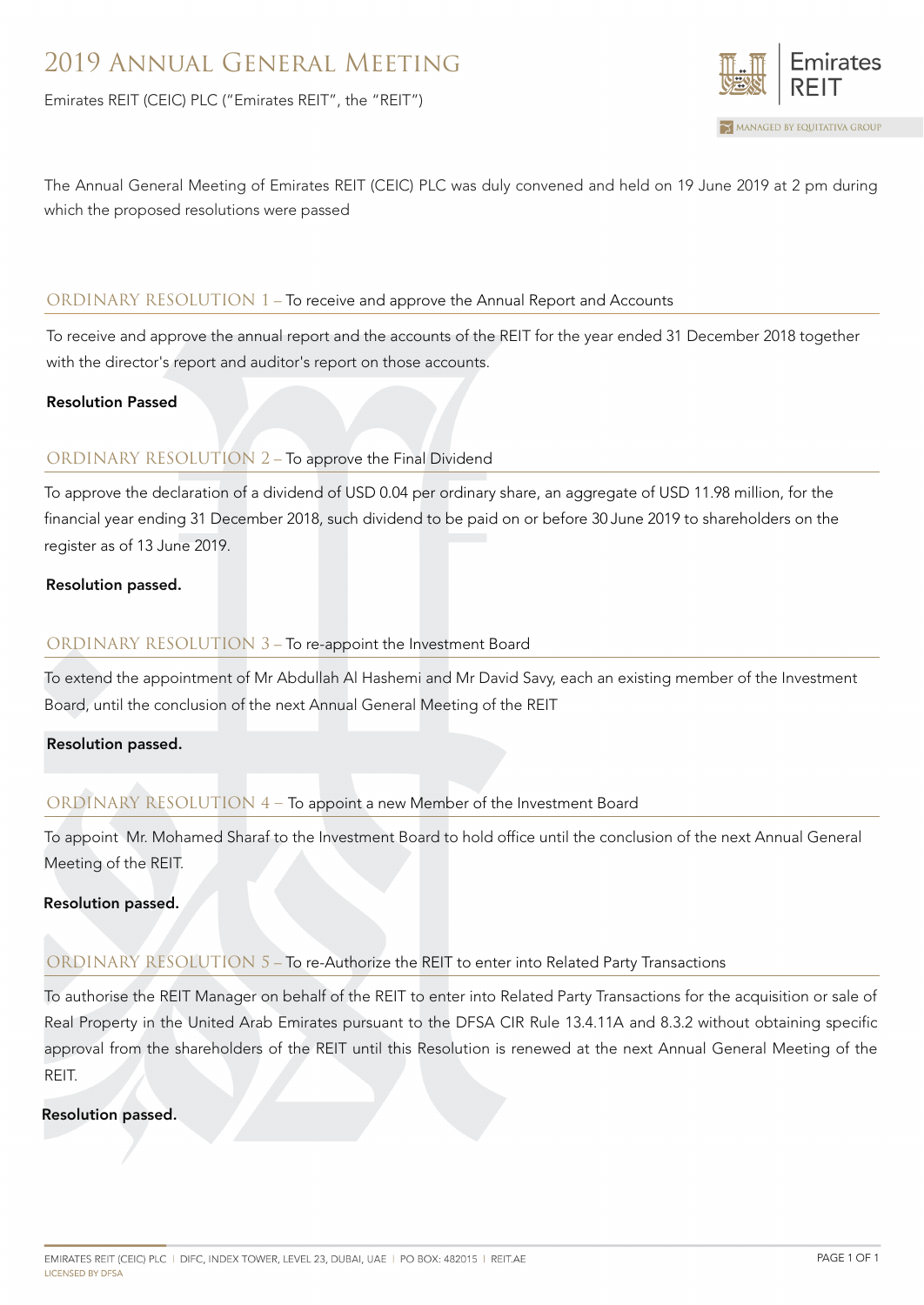To authorize the REIT Manager to arrange the payment of interim dividends of the REIT to its shareholders, subject to the REIT having sufficient retained earnings to pay its debts as they become due immediately after the dividend is paid.

# Resolution passed.

# ORDINARY RESOLUTION 7 – Purchase of Own Shares

To authorize the REIT to make one or more market purchases of its ordinary shares, provided, that:

- i. the number of ordinary shares which may be purchased in any given period and the price which may be paid for such ordinary shares shall be in accordance with the rules of the Dubai Financial Services Authority and Nasdaq Dubai, and any conditions or restrictions imposed by the Dubai Financial Services Authority and applicable law;
- ii. this authority shall expire on the conclusion of the next Annual General Meeting of the REIT; and

the REIT may make a contract to purchase ordinary shares under this authority before the expiry of the authority which will or may be executed wholly or partly after the expiry of the authority, and may make a purchase of ordinary shares in pursuance of any such contract.

## Resolution passed.

## SPECIAL RESOLUTION 1 – Amendment to Articles of Association

To approve the amendment and restatement of the Articles of Association of the Company as set out in this resolution:

- (a) each reference to "Emirates REIT (CEIC) Limited" is hereby replaced with a reference to "Emirates REIT (CEIC) PLC";
- (b) the definition of "Company" in Article 1 of the Company's Articles of Association is hereby amended to read as follows:

""Company" means Emirates REIT (CEIC) PLC, a public company incorporated and registered in the DIFC with registered number CL 997";"

(c) the definition of "Companies Law" in Article 1 of the Company's Articles of Association is hereby amended to read as follows:

""Companies Law" means the Companies Law DIFC Law No. 5 of 2018 together with the regulations made thereunder including any statutory modification or re-enactment thereof for the time being in force";" and

(d) all other provisions of the existing Articles for Association of the Company shall remain in full force and effect shall be interpreted as to give effect to the below amendments; and